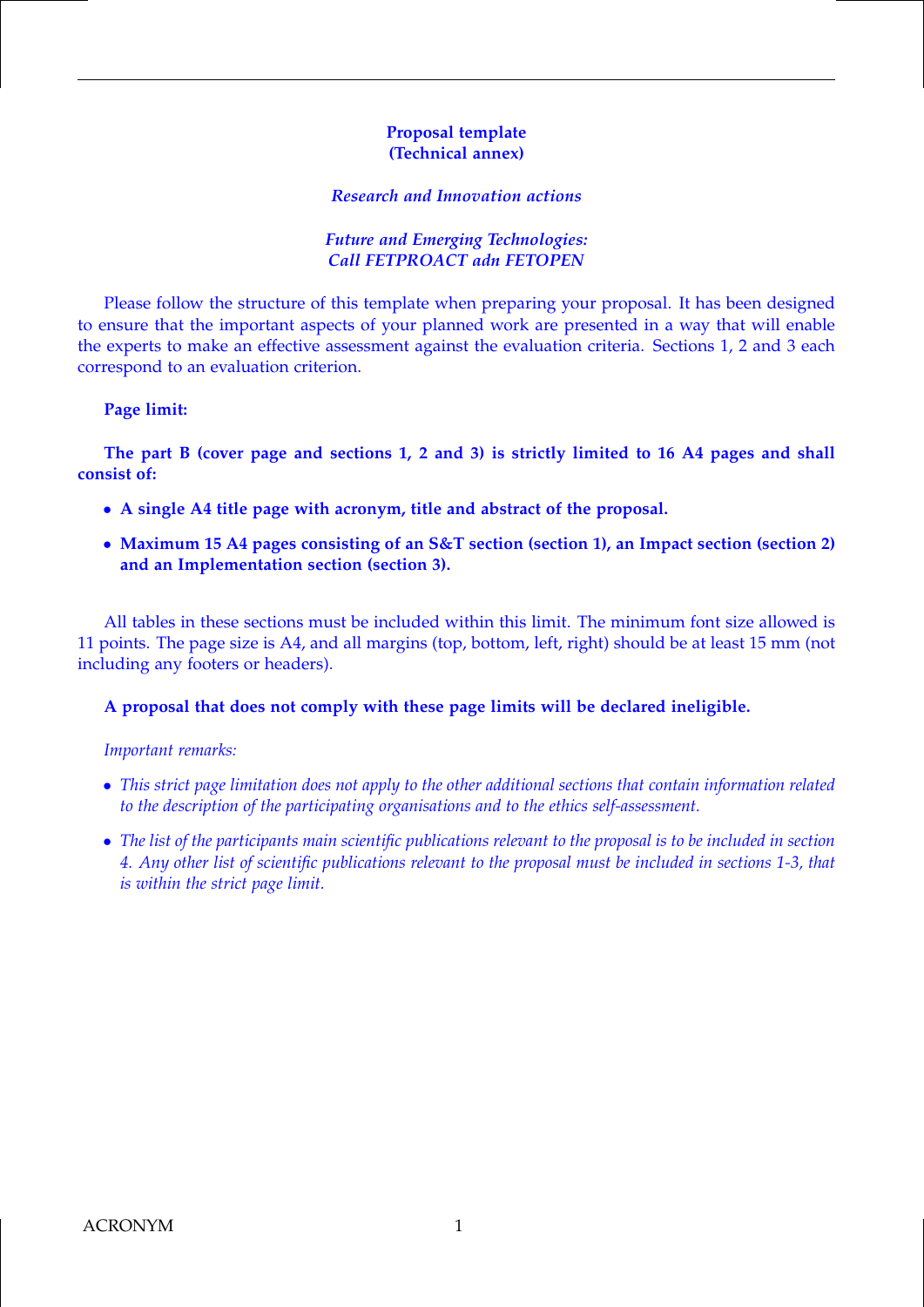# Full Title of the Proposal (<200 chars)

# ACRONYM

Maximum length for Sections 1,2,3: 16 pages including all tables. First stage proposals have a limit of Cover page + 15 pages. Use the same participant numbering as that used in the administrative proposal forms.

**Abstract**

Project abstract. **Important:** limit to 2000 characters.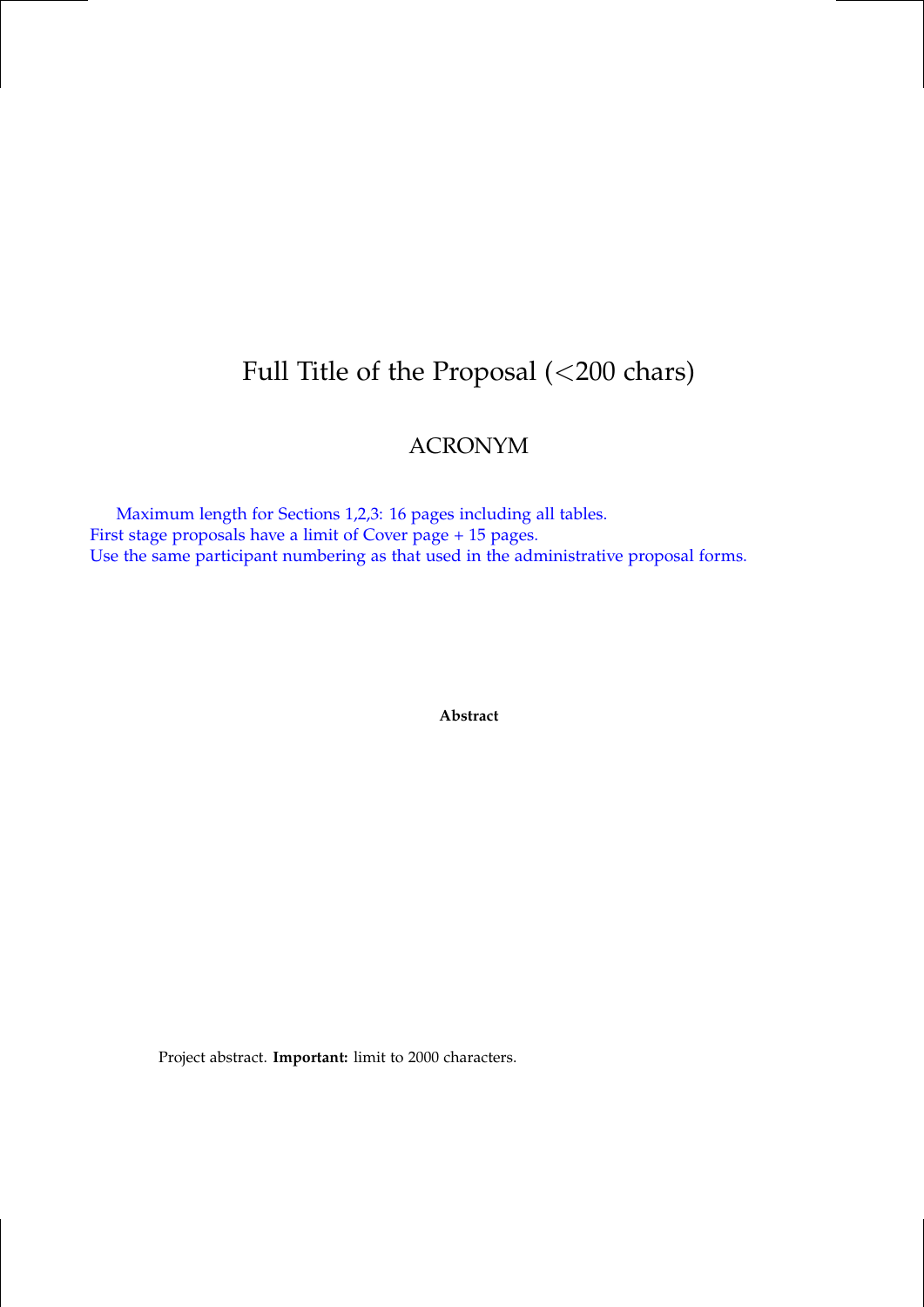# **1 S&T Excellence**

Your proposal must address a work programme topic for this call for proposals. *This section of your proposal will be assessed only to the extent that it is relevant to that topic.*

## **1.1 Targeted breakthrough, Long term vision and Objectives**

- Describe the targeted scientific breakthrough of the project.
- Describe how the targeted breakthrough of the project contributes to a long-term vision for new technologies.
- Describe the specific objectives for the project, which should be clear, measurable, realistic and achievable within the duration of the project.

#### **1.2 Relation to the work programme**

• Indicate the work programme topic to which your proposal relates, and explain how your proposal addresses the specific challenge and scope of that topic, as set out in the work programme.

## **1.3 Novelty, level of ambition and foundational character**

• Describe the advance your proposal would provide beyond the state-of-the-art, and to what extent the proposed work is ambitious, novel and of a foundational nature. Your answer could refer to the ground-breaking nature of the objectives, concepts involved, issues and problems to be addressed, and approaches and methods to be used.

## **1.4 Research methods**

- Describe the overall research approach, the methodology and explain its relevance to the objectives.
- Where relevant, describe how sex and/or gender analysis is taken into account in the projects content.

*Sex and gender refer to biological characteristics and social/cultural factors respectively. For guidance on methods of sex/gender analysis and the issues to be taken into account, please refer to http://ec.europa.eu/ research/science-society/gendered-innovations/index en.cfm*

cha:excellence

cha:excellenc

sec:objectives

sec:objectives

sec:methods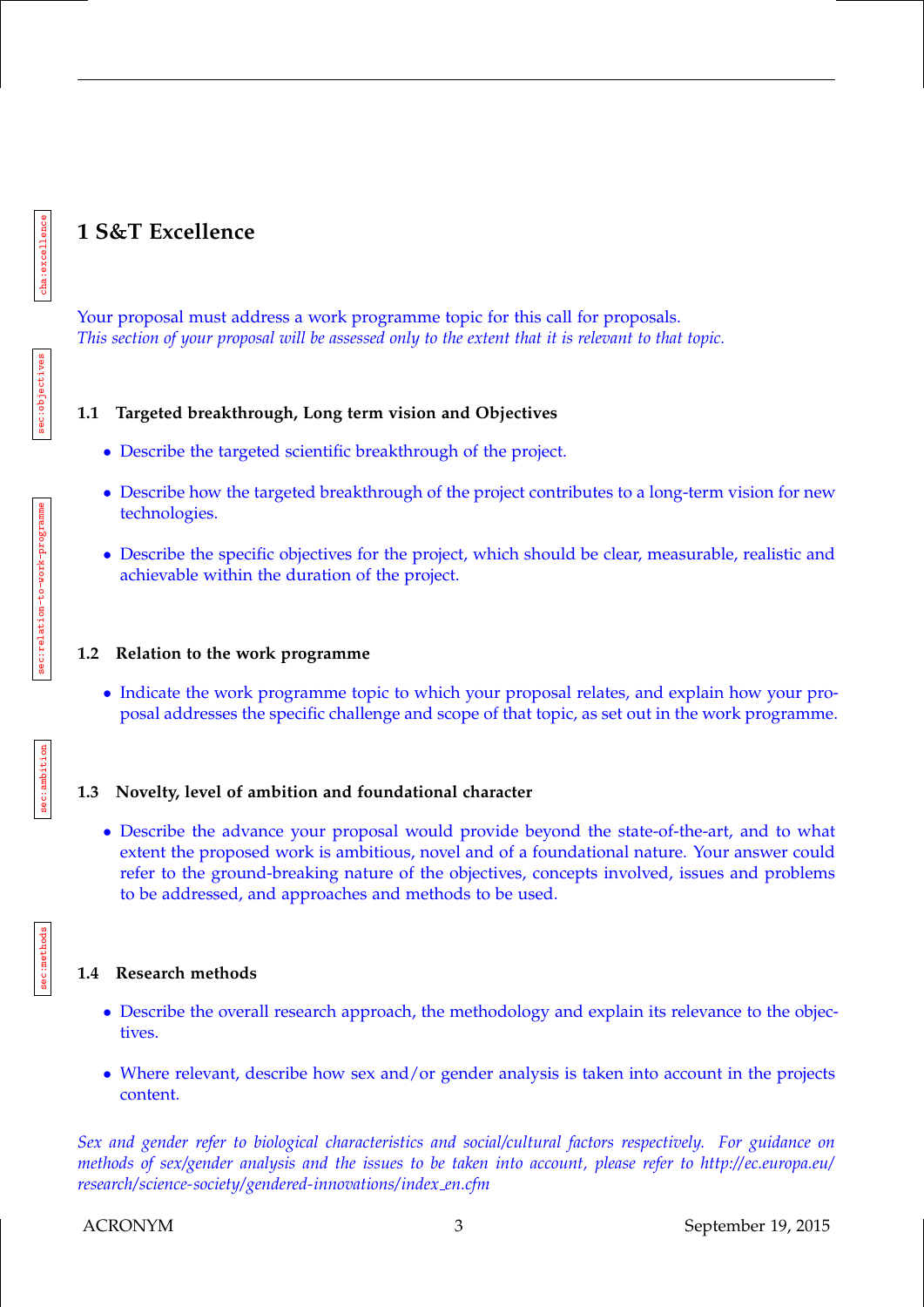sec:interdisciplinary

sec:interdisciplinary

## **1.5 Interdisciplinary nature**

• Describe the research disciplines involved and the added value of the inter-disciplinarity.

## **2 Impact**

## **2.1 Expected impact**

*Please be specific, and provide only information that applies to the proposal and its objectives. Wherever possible, use quantified indicators and targets.*

- Describe how your project will contribute to the expected impacts set out in the work programme under the relevant topic.
- Describe the importance of the technological outcome with regards to its transformational impact on science, technology and/or society.
- Describe the empowerment of new and high-potential actors towards future technological leadership.

## **2.2 Measures to maximize impact**

## **Dissemination and exploitation of results**

- Provide a plan for disseminating and exploiting the project results. The plan, which should be proportionate to the scale of the project, should contain measures to be implemented both during and after the project.
- Explain how the proposed measures will help to achieve the expected impact of the project.
- Where relevant, include information on how the participants will manage the research data generated and/or collected during the project, in particular addressing the following issues: $1$ 
	- **–** What types of data will the project generate/collect?
	- **–** What standards will be used?
	- **–** How will this data be exploited and/or shared/made accessible for verification and re-use? If data cannot be made available, explain why.
	- **–** How will this data be curated and preserved?

*You will need an appropriate consortium agreement to manage (amongst other things) the ownership and access to key knowledge (IPR, data etc.). Where relevant, these will allow you, collectively and individually, to pursue market opportunities arising from the project's results. The appropriate structure of the consortium to support exploitation is addressed in section 3.3.*

<sup>&</sup>lt;sup>1</sup>For further guidance on research data management, please refer to the H2020 Online Manual on the Participant Portal.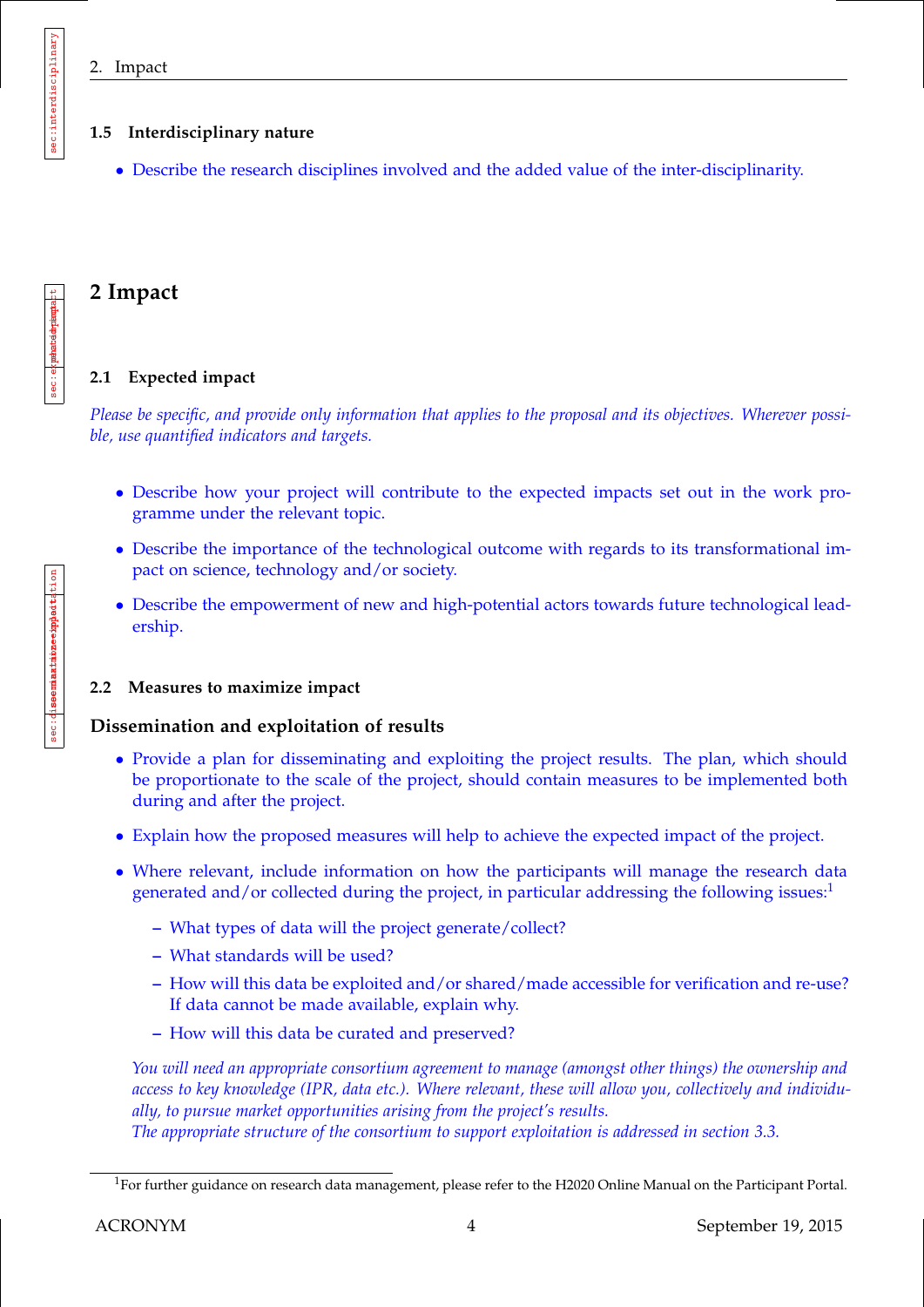**–** Outline the strategy for knowledge management and protection. Include measures to provide open access (free on-line access, such as the "green" or "gold" model) to peerreviewed scientific publications which might result from the project.<sup>2</sup>

*Open access publishing (also called 'gold' open access) means that an article is immediately provided in open access mode by the scientific publisher. The associated costs are usually shifted away from readers, and instead (for example) to the university or research institute to which the researcher is affiliated, or to the funding agency supporting the research.*

*Self-archiving (also called 'green' open access) means that the published article or the final peer-reviewed manuscript is archived by the researcher - or a representative - in an online repository before, after or alongside its publication. Access to this article is often - but not necessarily - delayed ("embargo period"), as some scientific publishers may wish to recoup their investment by selling subscriptions and charging pay-per-download/view fees during an exclusivity period.*

## **Communication activities**

• Describe the proposed communication measures for promoting the project and its findings during the period of the grant. Measures should be proportionate to the scale of the project, with clear objectives. They should be tailored to the needs of various audiences, including groups beyond the project's own community. Where relevant, include measures for public/societal engagement on issues related to the project.

# **3 Implementation**

## **3.1 Project work plan**

Please provide the following:

- brief presentation of the overall structure of the work plan;
- timing of the different work packages and their components (Gantt chart or similar);
- detailed work description, i.e.:
	- **–** a description of each work package (table 3.1a);
	- **–** a list of work packages (table 3.1b);
	- **–** a list of major deliverables (table 3.1c);
- graphical presentation of the components showing how they inter-relate (Pert chart or similar).

*Give full details. Base your account on the logical structure of the project and the stages in which it is to be carried out. Include details of the resources to be allocated to each work package. The number of work packages should be proportionate to the scale and complexity of the project.*

c<mark>ha:impl</mark>ementation

rkeplamplementation

sec:work-plan

<sup>&</sup>lt;sup>2</sup>Open access must be granted to all scientific publications resulting from Horizon 2020 actions. Further guidance on open access is available in the H2020 Online Manual on the Participant Portal.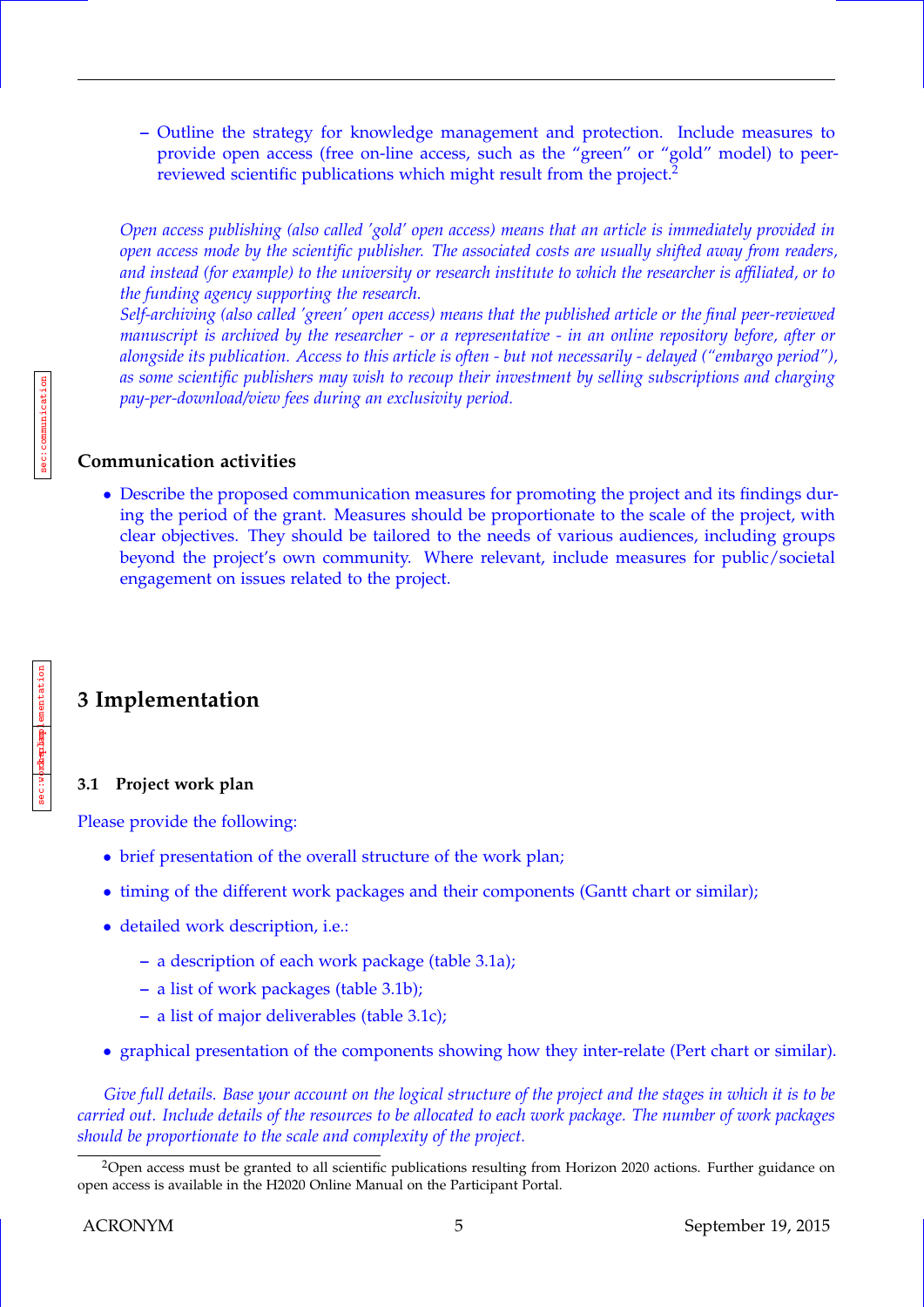*You should give enough detail in each work package to justify the proposed resources to be allocated and also quantified information so that progress can be monitored, including by the Commission.*

*You are advised to include a distinct work package on "management" (see section 3.2) and to give due visibility in the work plan to "dissemination and exploitation" and "communication activities", either with distinct tasks or distinct work packages.*

*You will be required to include an updated (or confirmed) "plan for the dissemination and exploitation of results" in both the periodic and final reports. (This does not apply to topics where a draft plan was not required.) This should include a record of activities related to dissemination and exploitation that have been undertaken and those still planned. A report of completed and planned communication activities will also be required.*

*If your project is taking part in the Pilot on Open Research Data*<sup>3</sup> *, you must include a 'data management plan' as a distinct deliverable within the first 6 months of the project. A template for such a plan is given in the guidelines on data management in the H2020 Online Manual. This deliverable will evolve during the lifetime of the project in order to present the status of the project's reflections on data management.*

#### *Definitions:*

*"Work package" means a major sub-division of the proposed project.*

*"Deliverable" means a distinct output of the project, meaningful in terms of the project's overall objectives and constituted by a report, a document, a technical diagram, a software etc.*

*"Milestones" means control points in the project that help to chart progress. Milestones may correspond to the completion of a key deliverable, allowing the next phase of the work to begin. They may also be needed at intermediary points so that, if problems have arisen, corrective measures can be taken. A milestone may be a critical decision point in the project where, for example, the consortium must decide which of several technologies to adopt for further development.*

*Report on work progress is done primarily through the periodic and final reports. Deliverables should complement these reports and should be kept to the minimum necessary.*

## **Work package description**

| Work package number | WP1 |                                |      | <b>Starting month</b> $\vert$ 1 |  |
|---------------------|-----|--------------------------------|------|---------------------------------|--|
| Work package title  |     | <b>MANAGEMENT WORK PACKAGE</b> |      |                                 |  |
| Participant number  |     |                                |      |                                 |  |
| <b>Short name</b>   | UoC | UoP2                           | UoP3 |                                 |  |
| Person-months       | 12  |                                |      |                                 |  |

## **Objectives**

secmanagement

This work package has the following objectives:

- 1. To develop ....
- 2. To apply this ....
- 3. etc.

 $3$ Certain actions under Horizon 2020 participate in the Pilot on Open Research Data in Horizon 2020. All other actions can participate on a voluntary basis to this pilot. Further guidance is available in the H2020 Online Manual on the Participant Portal.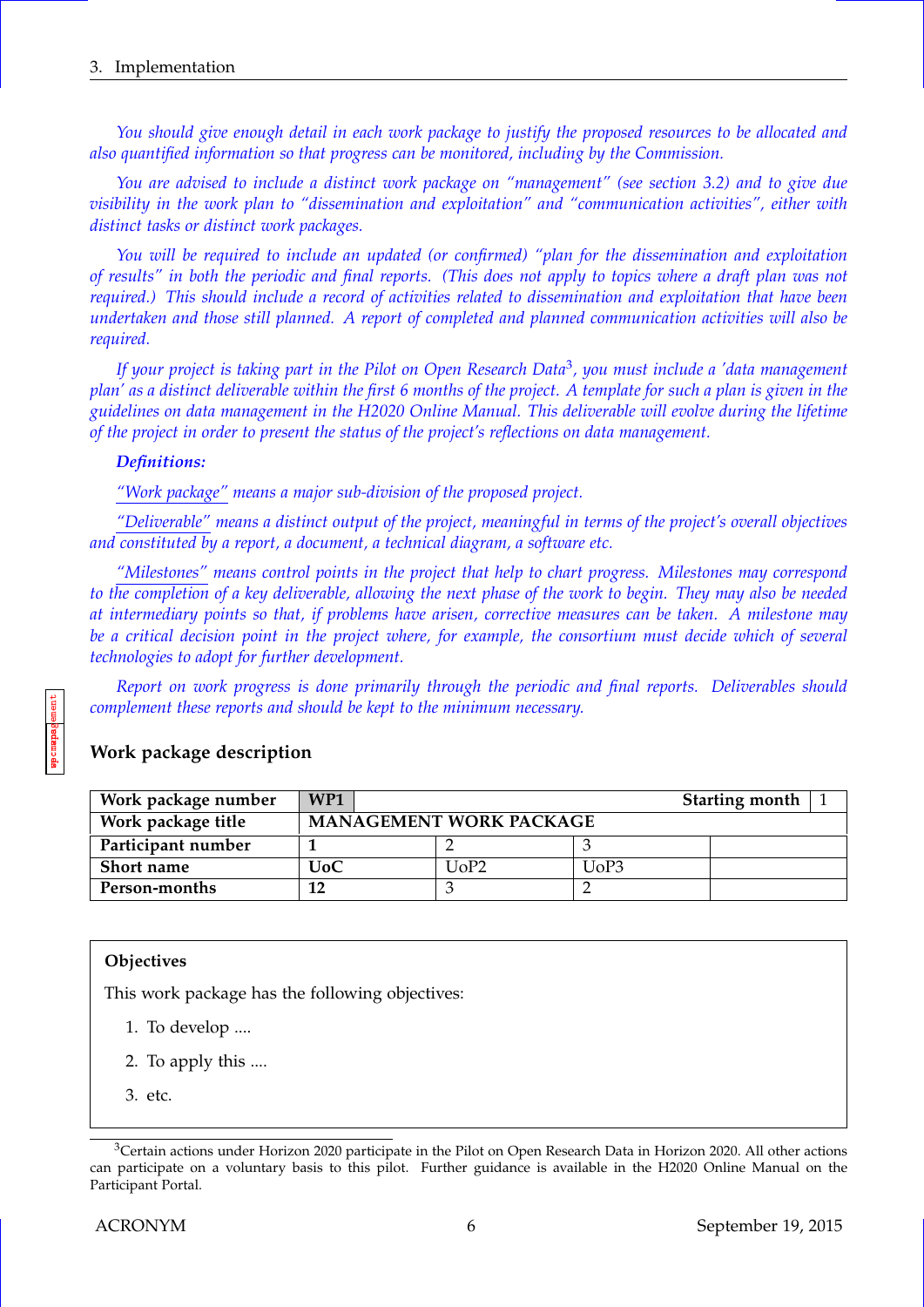## **Description of work**

Description of work carried out in WP, broken down into tasks, and with role of partners list. Use the \wptask command.

**Task T1.1: Test (M1-M12)** *Leader: UoC. Contributors: UoC* Here we will test the WP Task code.

**Task T1.2: Integrate (M6-M9)** *Leader: UoC. Contributors: UoC* In this task UZH will integrate the work done in T1.1.

**Task T1.3: Apply (M9-M12)** *Leader: UoP3. Contributors: All other* Here all the WP participants will apply the results to...

**Role of partners**

**Participant short name** will lead Task T1.2.

**UoC** will..

.on diev: ortane manifementastic n lev: wpdeprodusymaalphrepoetest di<del>ciyiyal</del> pelmeybecasi dev: w**pdex: ortodisionities** 

## **Deliverables**

**D1.1** Report on the definition of the model specifications. **(M36)**

**D1.2** Report on Feasibility study for the model implementation. **(M12)**

**D1.3** Prototype of model implementation. **(M24)**

task:wpiihtegkawpitest tagkat**p**1test task:wp1integkate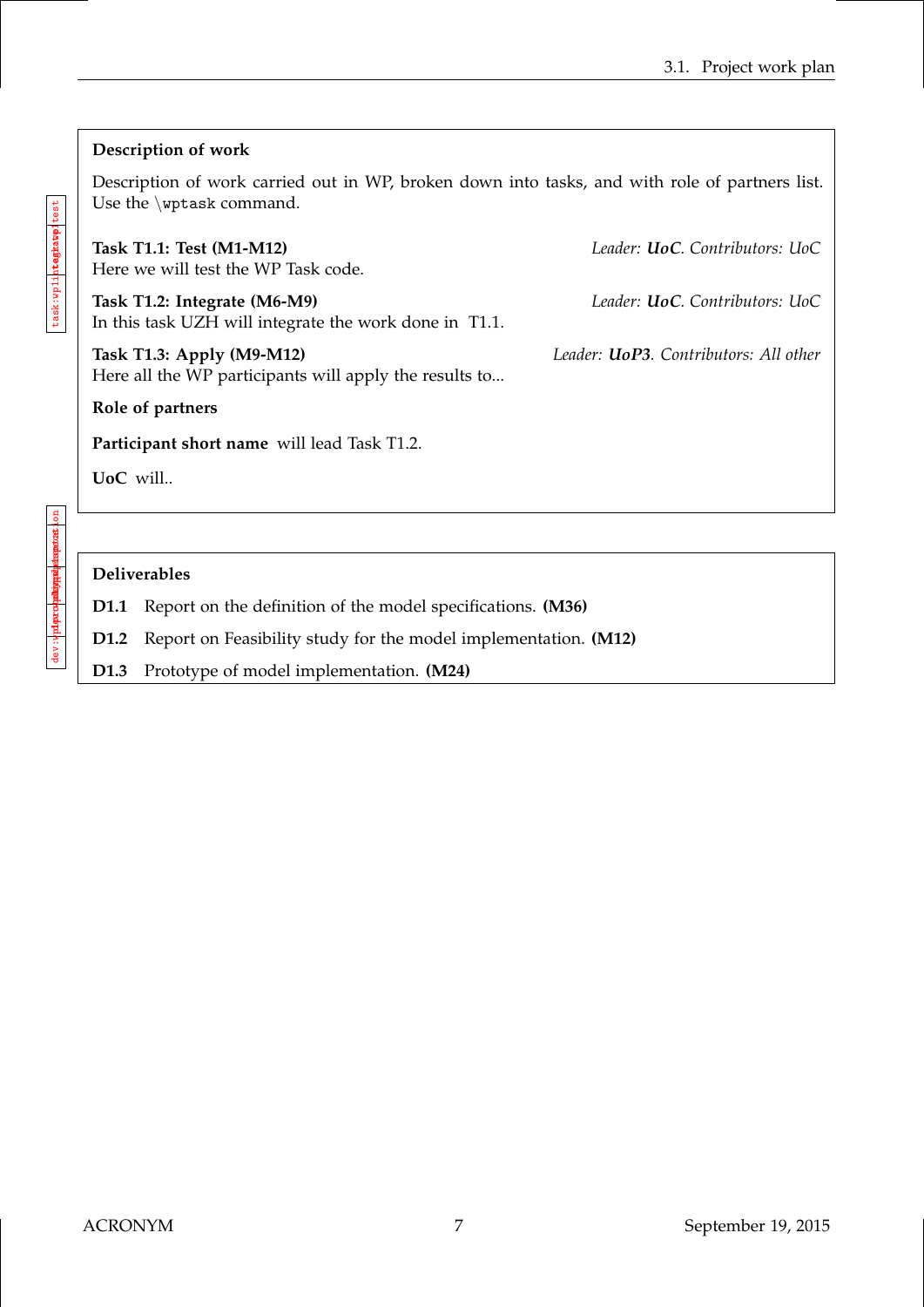| Work package number | WP2 |                               |      | Starting month $\vert$ |
|---------------------|-----|-------------------------------|------|------------------------|
| Work package title  |     | DEVELOPMENT WORK PACKAGE      |      |                        |
| Participant number  |     |                               |      |                        |
| Short name          | UoC | U <sub>0</sub> P <sub>2</sub> | UoP3 |                        |
| Person-months       |     | 12                            |      |                        |

## **Objectives**

This work package has the following objectives:

- 1. To develop ....
- 2. To apply this ....
- 3. etc.

## **Description of work**

Description of work carried out in WP, broken down into tasks, and with role of partners list. Use the \wptask command.

| Task T2.1: Test (M1-M12)<br>Here we will test the WP Task code.                        | Leader: <b>UoC</b> , Contributors: UoC        |
|----------------------------------------------------------------------------------------|-----------------------------------------------|
| Task T2.2: Integrate (M6-M9)<br>In this task UZH will integrate the work done in T2.1. | Leader: <b>UoC</b> . Contributors: UoC        |
| Task T2.3: Apply (M9-M12)<br>Here all the WP participants will apply the results to    | Leader: <b>UoP2</b> . Contributors: All other |
| Role of partners                                                                       |                                               |
| Participant short name will lead Task T2.2.                                            |                                               |
| $U_0C$ will                                                                            |                                               |
|                                                                                        |                                               |

 $rac{a}{a}$ dev:w<mark>holeignal p?nepetast</mark>ion devi**nal marged** dev: wp2prototype

## **Deliverables**

**D2.1** Report on the definition of the model specifications. **(M36)**

**D2.2** Report on Feasibility study for the model implementation. **(M12)**

**D2.3** Prototype of model implementation. **(M24)**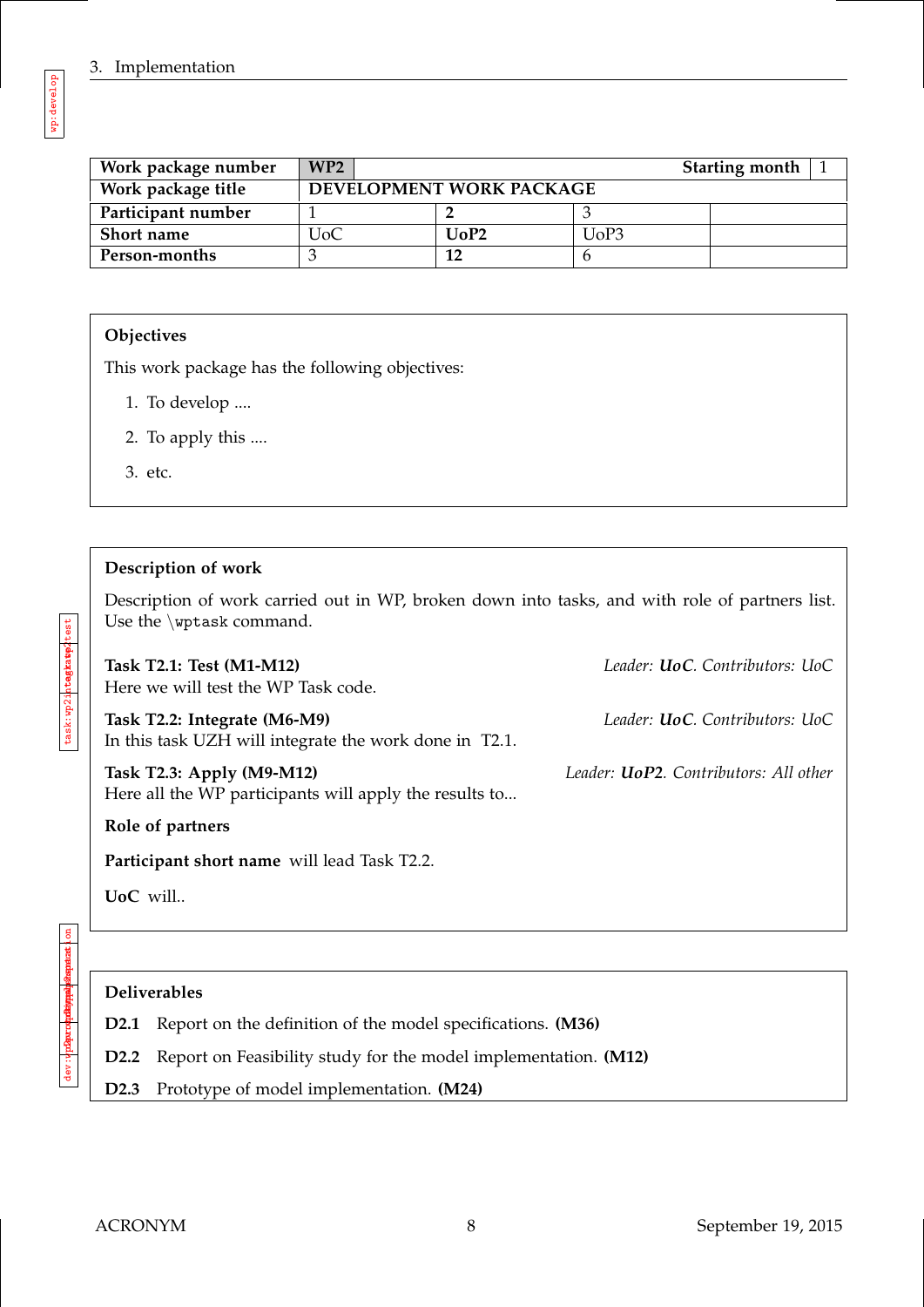| Work package number | WP3.                     |      |      | Starting month $\vert$ |
|---------------------|--------------------------|------|------|------------------------|
| Work package title  | <b>TEST WORK PACKAGE</b> |      |      |                        |
| Participant number  |                          |      |      |                        |
| <b>Short name</b>   | JoC                      | UoP2 | UoP3 |                        |
| Person-months       |                          |      | 12   |                        |

## **Objectives**

This work package has the following objectives:

- 1. To develop ....
- 2. To apply this ....
- 3. etc.

#### **Description of work**

Description of work carried out in WP, broken down into tasks, and with role of partners list. Use the \wptask command.

| Task T3.1: Test (M1-M12)<br>Here we will test the WP Task code.                        | Leader: <b>UoC</b> . Contributors: UoC        |
|----------------------------------------------------------------------------------------|-----------------------------------------------|
| Task T3.2: Integrate (M6-M9)<br>In this task UZH will integrate the work done in T3.1. | Leader: <b>UoC</b> . Contributors: UoC        |
| Task T3.3: Apply (M9-M12)<br>Here all the WP participants will apply the results to    | Leader: <b>UoP3</b> . Contributors: All other |
| Role of partners                                                                       |                                               |
| Participant short name will lead Task T3.2.<br>UoC will                                |                                               |

deu: wh<mark>ade malphementas</mark>tion **Abr** company and parameters development of dev: w**pday cohaigma** 

## **Deliverables**

**D3.1** Report on the definition of the model specifications. **(M36)**

**D3.2** Report on Feasibility study for the model implementation. **(M12)**

**D3.3** Prototype of model implementation. **(M24)**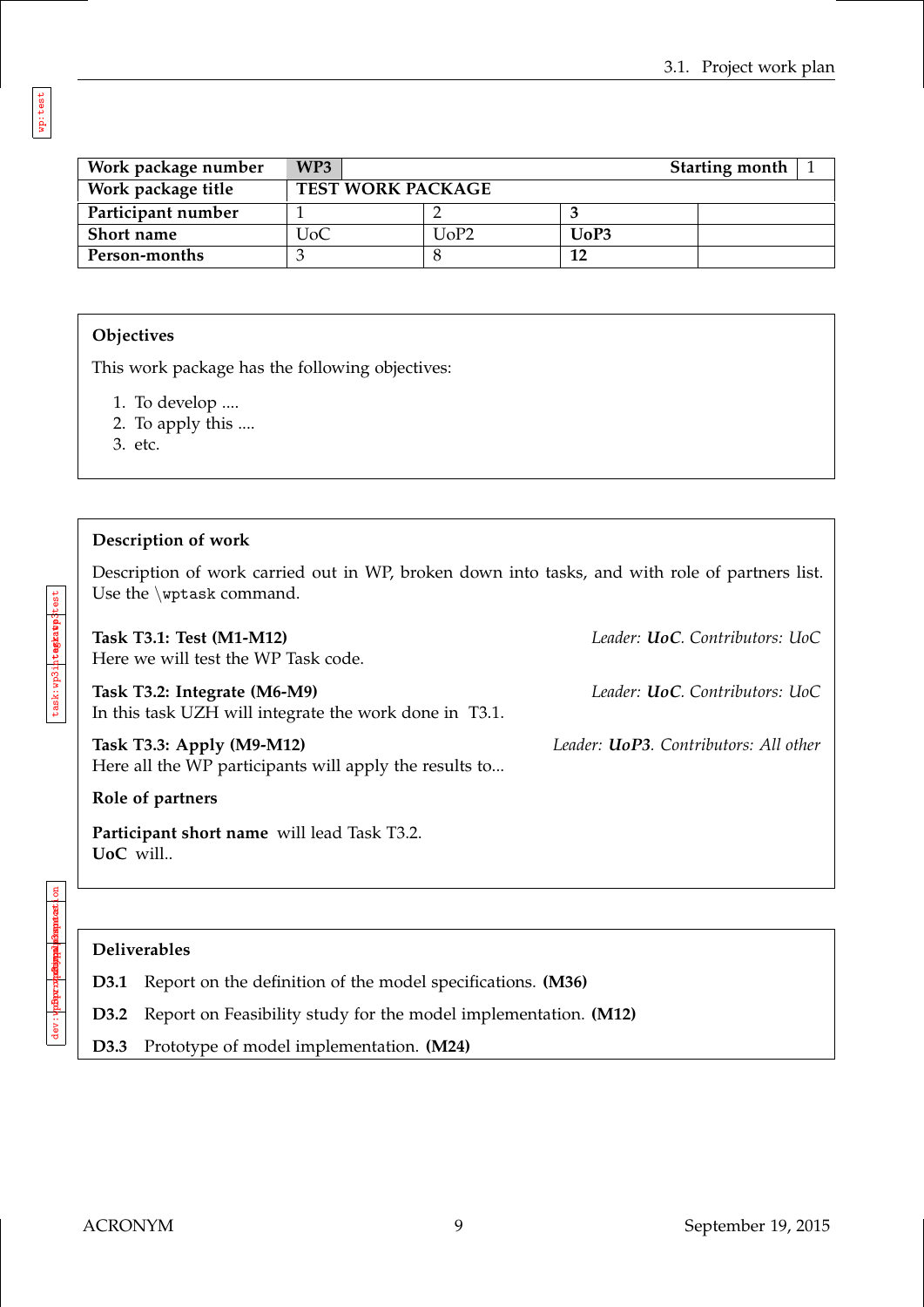## **List of work packages**

| Work<br>package<br>number | Work package title                                 | Lead<br>partic-<br>ipant<br>no. | Lead partici-<br>pant name | Person-<br>months | <b>Start</b><br>month | End<br>month |
|---------------------------|----------------------------------------------------|---------------------------------|----------------------------|-------------------|-----------------------|--------------|
| WP <sub>1</sub>           | <b>MANAGEMENT</b><br><b>WORK</b><br><b>PACKAGE</b> |                                 | U <sub>0</sub> C           | 17                |                       | 36           |
| WP2                       | <b>DEVELOPMENT</b><br><b>WORK</b><br>PACKAGE       | $\overline{2}$                  | UoP2                       | 21                |                       | 36           |
| WP <sub>3</sub>           | TEST WORK PACKAGE                                  | 3                               | UoP3                       | 23                |                       | 36           |
|                           | <b>TOTAL</b>                                       |                                 |                            | 61                |                       |              |

|  |  | Table 3.1b: List of work packages |  |
|--|--|-----------------------------------|--|
|  |  |                                   |  |

## **List of deliverables**

## <sup>4</sup> **KEY**

*Deliverable numbers in order of delivery dates. Please use the numbering convention* <*WP number*> . <*number of deliverable within that WP*>*.*

*For example, deliverable 4.2 would be the second deliverable from work package 4.*

## **Type:**

*Use one of the following codes:*

R: Document, report (excluding the periodic and final reports) DEM: Demonstrator, pilot, prototype, plan designs DEC: Websites, patents filing, press & media actions, videos, etc. OTHER: Software, technical diagram, etc.

## **Dissemination level**:

*Use one of the following codes:*

 $PU = Public, fully open, e.g. web$ 

CO = Confidential, restricted under conditions set out in Model Grant Agreement

CI = Classified, information as referred to in Commission Decision 2001/844/EC.

## **Delivery date**:

Measured in months from the project start date (month 1).

| Delive-                | Deliverable name                          | <b>WP</b> | Lead par- | $\mathbf{N}$ a- | <b>Disse-</b> | <b>Delivery</b> |
|------------------------|-------------------------------------------|-----------|-----------|-----------------|---------------|-----------------|
| rable                  |                                           | no.       | ticipant  | tu-             | mina-         | date            |
| num-                   |                                           |           | name      | re              | tion          | (proj.          |
| ber                    |                                           |           |           |                 | Level         | month)          |
| D <sub>1.2</sub>       | Report on Feasibility study for the model | WP1       | UoP3      | R               | PU            | 12              |
|                        | implementation.                           |           |           |                 |               |                 |
| D <sub>2.2</sub>       | Report on Feasibility study for the model | WP2       | UoP3      | R               | PU            | 12              |
|                        | implementation.                           |           |           |                 |               |                 |
| Continued on next page |                                           |           |           |                 |               |                 |

Table 3.1c: Deliverable list

 $^{4}$ If your action taking part in the Pilot on Open Research Data, you must include a data management plan as a distinct deliverable within the first 6 months of the project. This deliverable will evolve during the lifetime of the project in order to present the status of the project's reflections on data management. A template for such a plan is available on the Participant Portal (Guide on Data Management).

sec:wplist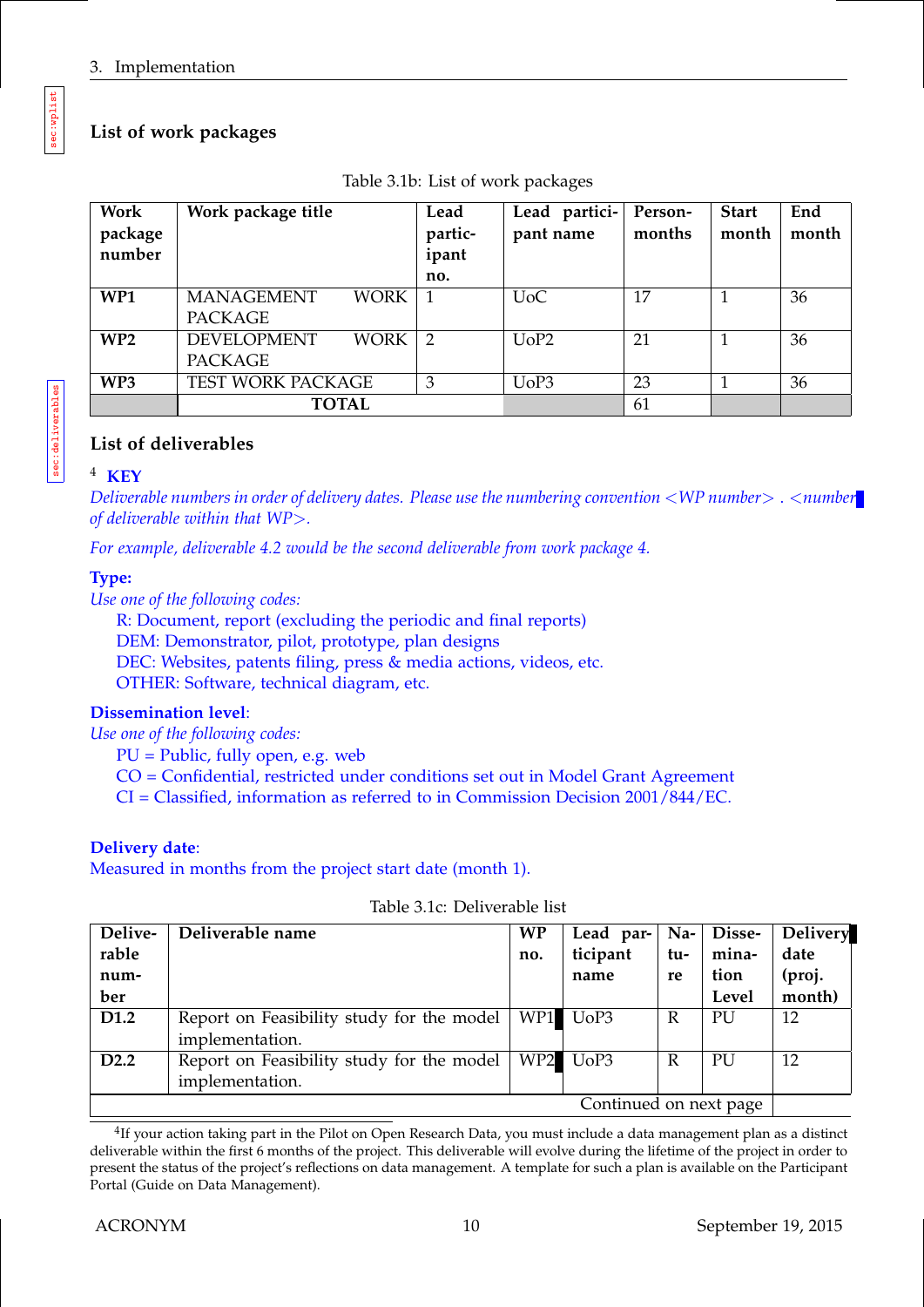| D3.2             | Report on Feasibility study for the model   |                 | WP3 UoP3         | R            | PU | 12 |
|------------------|---------------------------------------------|-----------------|------------------|--------------|----|----|
|                  | implementation.                             |                 |                  |              |    |    |
| D <sub>1.3</sub> | Prototype of model implementation.          | WP1             | UoP2             | R            | PU | 24 |
| D <sub>2.3</sub> | Prototype of model implementation.          | WP <sub>2</sub> | UoP2             | R            | PU | 24 |
| D3.3             | Prototype of model implementation.          | WP3             | UoP2             | $\mathbb{R}$ | PU | 24 |
| D1.1             | Report on the definition of the model spec- | WP1             | U <sub>o</sub> C | R            | PU | 36 |
|                  | ifications.                                 |                 |                  |              |    |    |
| D <sub>2.1</sub> | Report on the definition of the model spec- |                 | WP2 UoC          | R            | PU | 36 |
|                  | ifications.                                 |                 |                  |              |    |    |
| D3.1             | Report on the definition of the model spec- |                 | WP3 UoC          | R            | PU | 36 |
|                  | ifications.                                 |                 |                  |              |    |    |

## **3.2 Management and risk assessment**

- Describe the organisational structure and the decision-making ( including a list of milestones (table 3.2a))
- Describe any critical risks, relating to project implementation, that the stated project's objectives may not be achieved. Detail any risk mitigation measures. Please provide a table with critical risks identified and mitigating actions (table 3.2b)

## **List of milestones**

#### **KEY**

sec:management

sec:milestones

sec:milesto

#### **Estimated date**

*Measured in months from the project start date (month 1)*

## **Means of verification**

*Show how you will confirm that the milestone has been attained. Refer to indicators if appropriate. For example: a laboratory prototype that is up and running; software released and validated by a user group; field survey complete and data quality validated.*

| Milestone<br>number | Milestone name                  | Related<br><b>WPs</b> | Estimated<br>date | Means of verifica-<br>tion            |
|---------------------|---------------------------------|-----------------------|-------------------|---------------------------------------|
| M1                  | Completed simulator development |                       | 24                | Software<br>released<br>and validated |
| M <sub>2</sub>      | Final demonstration             | WP <sub>3</sub>       | 36                | Application of re-<br>sults           |

Table 3.2a: List of milestones

sec:risks

sec:consortium

## **Critical risks for implementation**

| Table 3.2b: Critical risks for implementation |  |  |  |  |  |  |
|-----------------------------------------------|--|--|--|--|--|--|
|-----------------------------------------------|--|--|--|--|--|--|

| <b>Description of Risk</b>                    | WPs involved | Proposed risk-mitigation measures |
|-----------------------------------------------|--------------|-----------------------------------|
| The dedicated chip sent to fabrication is $ $ | WP3          | Resort to Software simulations    |
| not functional.                               |              |                                   |

#### **3.3 Consortium as a whole**

table:risks

table: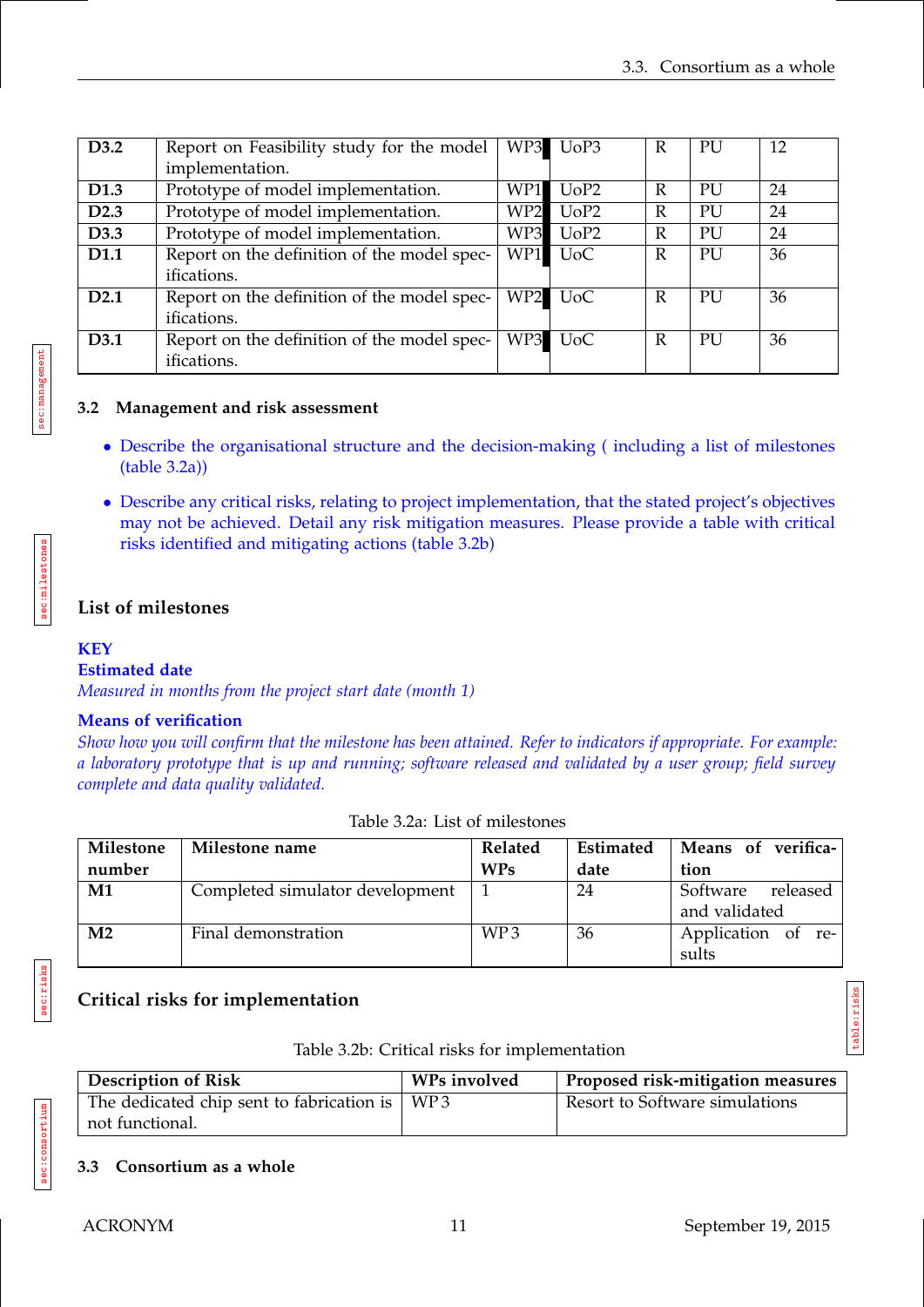|              | Partic. no.   Partic. short name | WP1 |    |    | WP2   WP3   Total person months |
|--------------|----------------------------------|-----|----|----|---------------------------------|
|              | JoC                              | 12  |    |    | 18                              |
|              | UoP2                             | 3   | 12 |    | 23                              |
|              | UoP3                             |     |    | 12 | 20                              |
| <b>Total</b> |                                  | 17  | 21 | 23 | 61                              |

## Table 3.4a: Summary of staff effort

*The individual members of the consortium are described in a separate section 4. There is no need to repeat that information here.*

- Describe the consortium. How will it match the projects objectives? How do the members complement one another (and cover the value chain, where appropriate)? In what way does each of them contribute to the project? How will they be able to work effectively together?
- If applicable, describe how the project benefits from any industrial/SME involvement.
- **Other countries:** If one or more of the participants requesting EU funding is based in a country that is not automatically eligible for such funding (entities from Member States of the EU, from Associated Countries and from one of the countries in the exhaustive list included in General Annex A of the work programme are automatically eligible for EU funding), explain why the participation of the entity in question is essential to carrying out the project.

## **3.4 Resources to be committed**

*Please make sure the information in this section matches the costs as stated in the budget table in section 3 of the administrative proposal forms, and the number of person/months, shown in the detailed work package descriptions.*

Please provide the following:

- a table showing number of person/months required (table 3.4a)
- a table showing "other direct costs" (table 3.4b) for participants where those costs exceed 15% of the personnel costs (according to the budget table in section 3 of the administrative proposal forms)

## **Summary of staff efforts**

Table 3.4a: *Please indicate the number of person/months over the whole duration of the planned work, for each work package, for each participant. Identify the work-package leader for each WP by showing the relevant person-month figure in bold.*

## **Other direct cost items (travel, equipment, other goods and services, large research infrastructure)**

Please provide a table of summary of costs for each participant, if the sum of the costs for "travel", "equipment", and "goods and services" exceeds 15% of the personnel costs for that participant (according to the budget table in section 3 of the proposal administrative forms).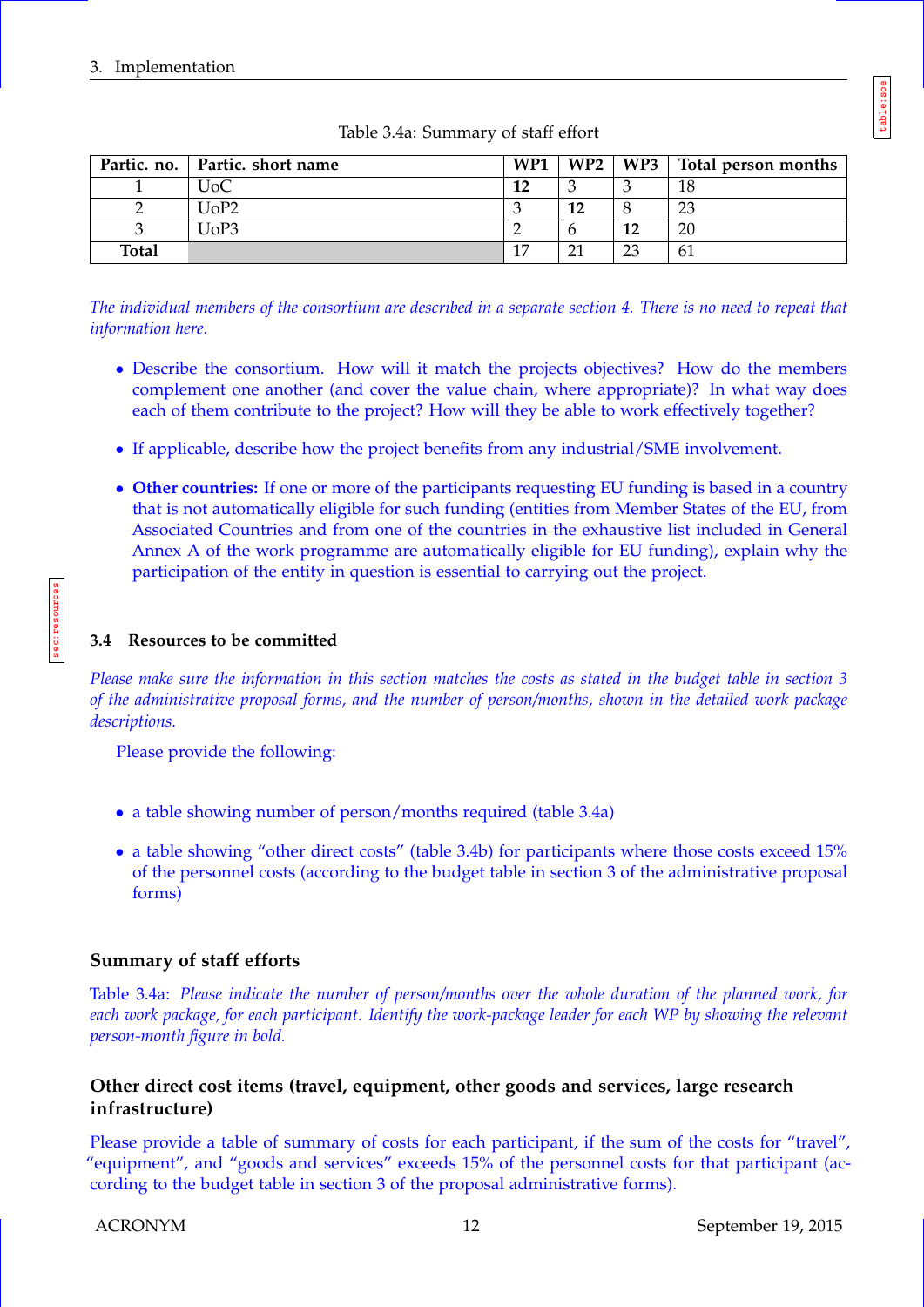| Participant no. 1 (UoC)  | Cost  | <b>Justification</b>                                       |
|--------------------------|-------|------------------------------------------------------------|
|                          | (EUR) |                                                            |
| <b>Travel</b>            | 2500  | 3 pairwise meetings for 2 people, 2 conferences for 3 peo- |
|                          |       | ple, 3 internal project meetings for 3 people              |
| Equipment                | 3000  | CAD workstation for chip design                            |
| Other goods and services | 60000 | Fabrication of 2 VLSI chips                                |
| <b>Total</b>             | 65500 |                                                            |
| Participant no. 2 (UoP2) | Cost  | <b>Justification</b>                                       |
|                          | (EUR) |                                                            |
| Other goods and services | 40000 | Fabrication of prototype PCBs                              |
| <b>Total</b>             | 40000 |                                                            |

Please complete the table below for all participants that would like to declare costs of large research infrastructure under Article 6.2 of the General Model Agreement, irrespective of the percentage of personnel costs. Please indicate (in the justification) if the beneficiary's methodology for declaring the costs for large research infrastructure has already been positively assessed by the Commission.

Note: Large research infrastructure means research infrastructure of a total value of at least EUR 20 million, for a beneficiary. More information and further guidance on the direct costing for the large research infrastructure is available in the H2020 Online Manual on the Participant Portal.

| Participant no. 1 (UoC)       | Cost<br>(EUR) | Justification |
|-------------------------------|---------------|---------------|
| Large research infrastructure | 400000        | Synchrotron   |
| Participant no. 3 (UoP3)      | Cost<br>(EUR) | Justification |
| Large research infrastructure | 400000        | Synchrotron   |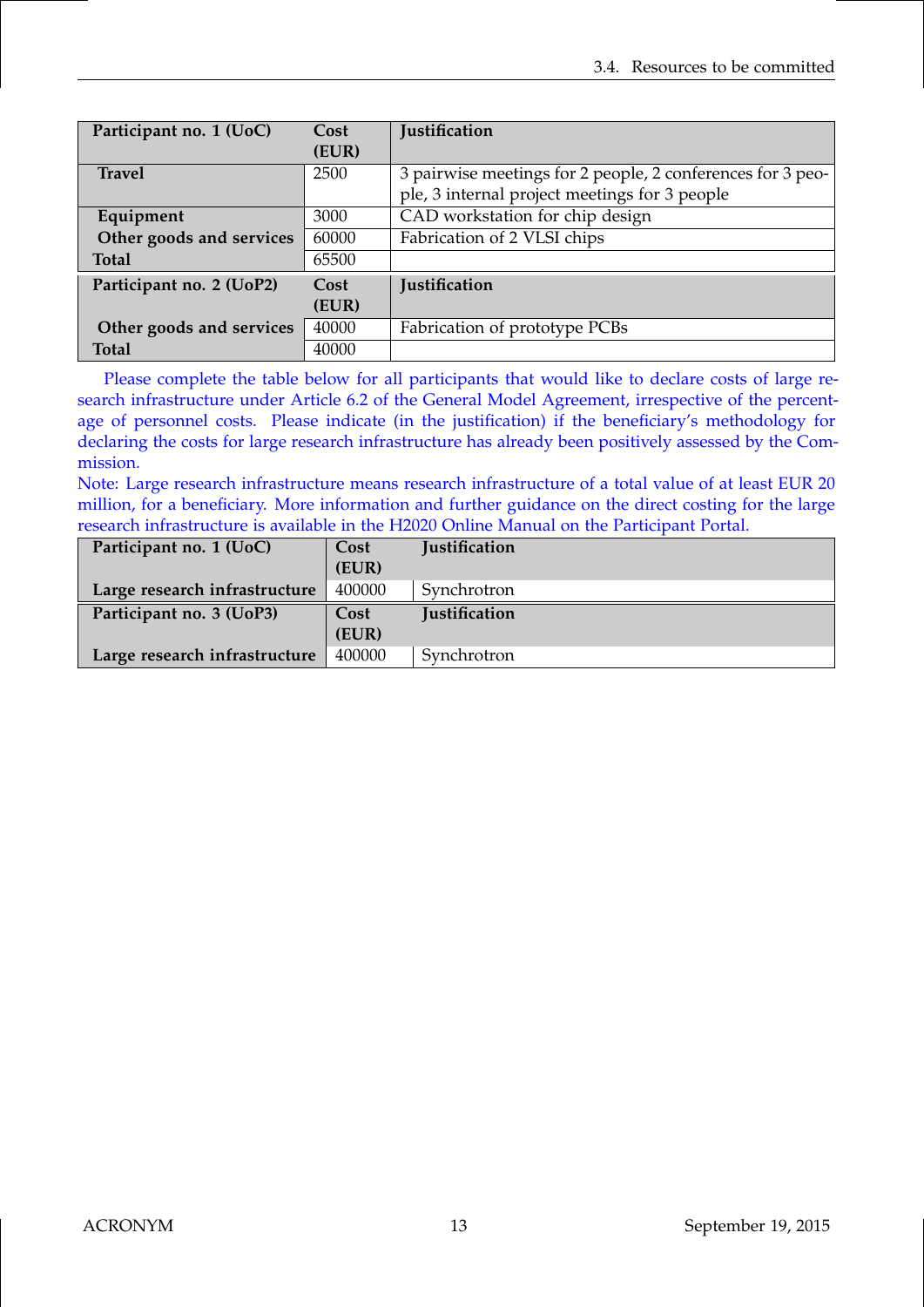# **4 Members of the consortium**

*This section is not covered by the page limit.*

*The information provided here will be used to judge the operational capacity.*

## **4.1 Participants (applicants)**

Please provide, for each participant, the following (if available):

- a description of the legal entity and its main tasks, with an explanation of how its profile matches the tasks in the proposal;
- a curriculum vitae or description of the profile of the persons, including their gender, who will be primarily responsible for carrying out the proposed research and/or innovation activities;
- a list of up to 5 relevant publications, and/or products, services (including widely-used datasets or software), or other achievements relevant to the call content;
- a list of up to 5 relevant previous projects or activities, connected to the subject of this proposal;
- a description of any significant infrastructure and/or any major items of technical equipment, relevant to the proposed work;
- any other supporting documents specified in the work programme for this call.

## **4.2 Third parties involved in the project (third party resources)**

*Please complete, for each participant, the following table (or simply state "No third parties involved", if applicable).*

If yes in first row, please describe and justify the tasks to be subcontracted. If yes in second row, please describe the third party, the link of the participant to the third party, and describe and justify the foreseen tasks to be performed by the third party<sup>5</sup>. If yes in third row, please describe the third party and their contributions.

| UUC.                                                                                                             |     |
|------------------------------------------------------------------------------------------------------------------|-----|
| Does the participant plan to subcontract certain tasks (please note that core tasks of $\vert$ Y/N               |     |
| the project should not be sub-contracted)                                                                        |     |
| Does the participant envisage that part of its work is performed by linked third parties                         | Y/N |
| Does the participant envisage the use of contributions in kind provided by third par- $\left  \right\rangle$ Y/N |     |
| ties (Articles 11 and 12 of the General Model Grant Agreement)                                                   |     |

<sup>&</sup>lt;sup>5</sup>A third party that is an affiliated entity or has a legal link to a participant implying a collaboration not limited to the action. (Article 14 of the Model Grant Agreement).

cha:members

 $\overline{\text{ILC}}$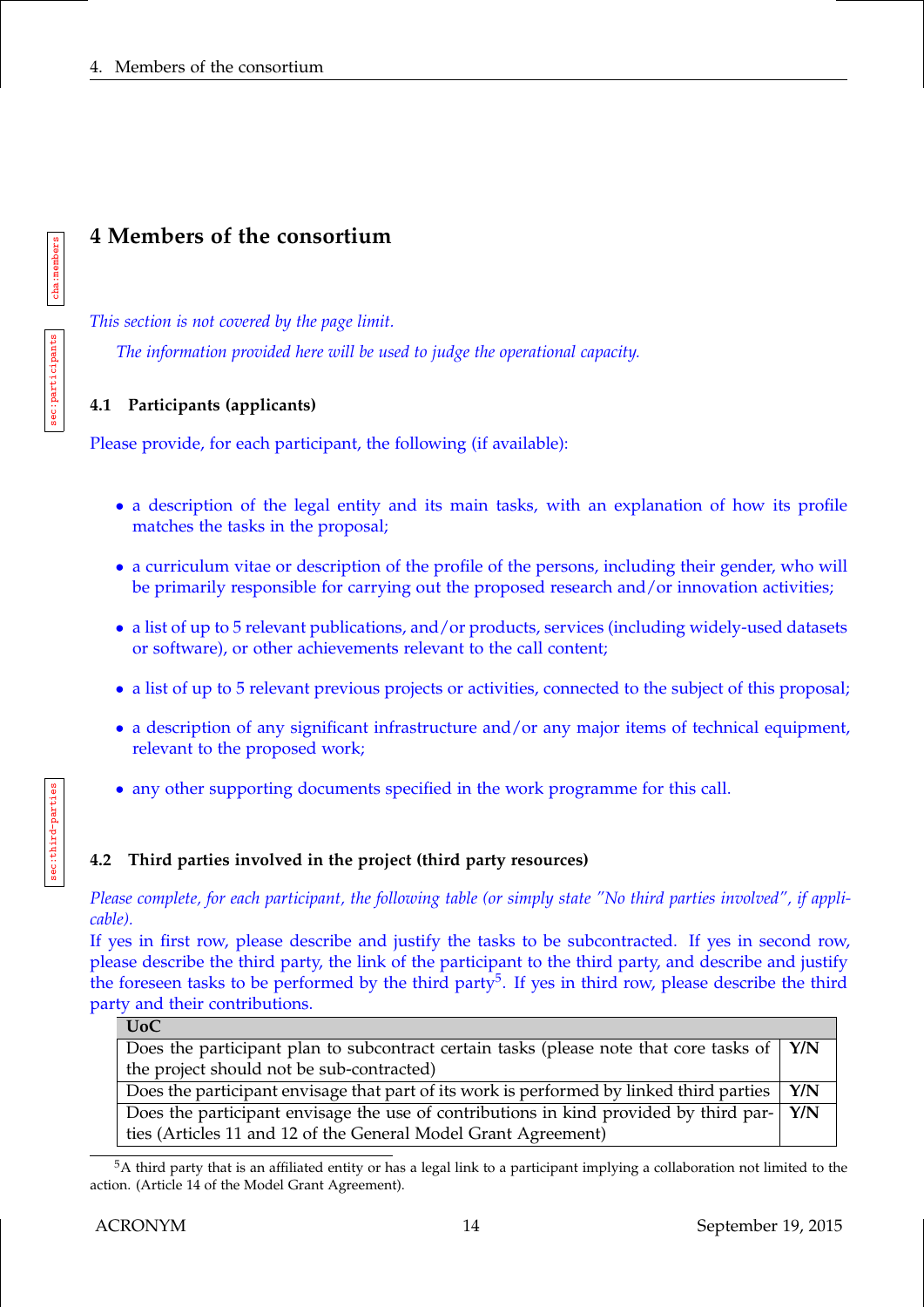| UoP1                                                                                     |     |
|------------------------------------------------------------------------------------------|-----|
| Does the participant plan to subcontract certain tasks (please note that core tasks of   | Y/N |
| the project should not be sub-contracted)                                                |     |
| Does the participant envisage that part of its work is performed by linked third parties | Y/N |
| Does the participant envisage the use of contributions in kind provided by third par-    | Y/N |
| ties (Articles 11 and 12 of the General Model Grant Agreement)                           |     |
|                                                                                          |     |
| UoP2                                                                                     |     |
| Does the participant plan to subcontract certain tasks (please note that core tasks of   | Y/N |
| the project should not be sub-contracted)                                                |     |
| Does the participant envisage that part of its work is performed by linked third parties | Y/N |
| Does the participant envisage the use of contributions in kind provided by third par-    | Y/N |

# **5 Ethics and Security**

*This section is not covered by the page limit.*

#### **5.1 Ethics**

cha:ethics

sec:ethics

If you have entered any ethics issues in the ethical issue table in the administrative proposal forms, you must:

- submit an ethics self-assessment, which:
	- **–** describes how the proposal meets the national legal and ethical requirements of the country or countries where the tasks raising ethical issues are to be carried out;
	- **–** explains in detail how you intend to address the issues in the ethical issues table, in particular as regard:
		- ∗ research objectives (e.g. study of vulnerable populations, dual use, etc.)
		- ∗ research methodology (e.g. clinical trials, involvement of children and related consent procedures, protection of any data collected, etc.)
		- ∗ the potential impact of the research (e.g. dual use issues, environmental damage, stigmatisation of particular social groups, political or financial retaliation, benefit-sharing, malevolent use, etc.).
- provide the documents that you need under national law(if you already have them), e.g.:
	- **–** an ethics committee opinion;
	- **–** the document notifying activities raising ethical issues or authorising such activities;

*If these documents are not in English, you must also submit an English summary of them (containing, if available, the conclusions of the committee or authority concerned).*

*If you plan to request these documents specifically for the project you are proposing, your request must contain an explicit reference to the project title.*